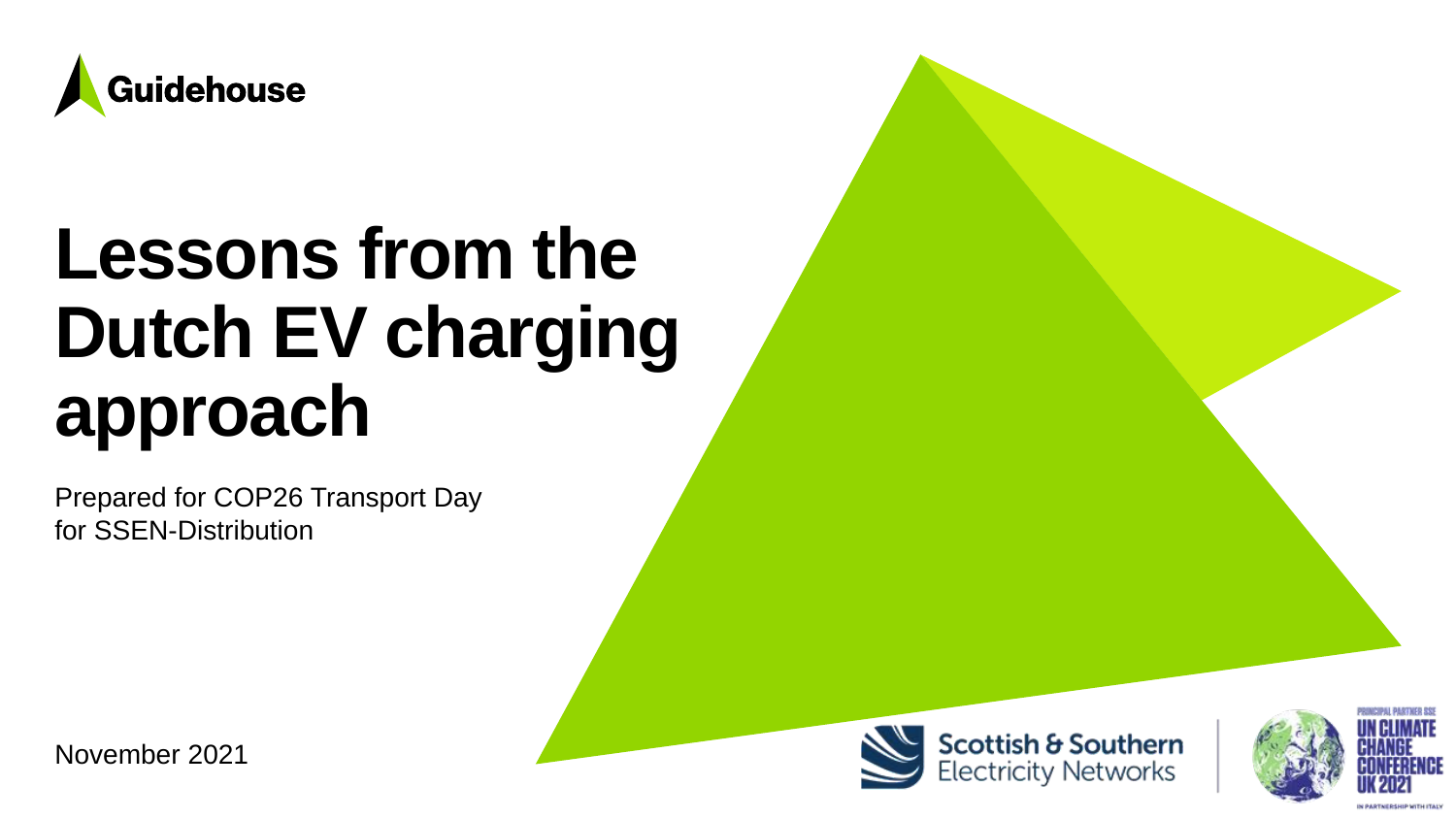

### **Structure**







**UK**



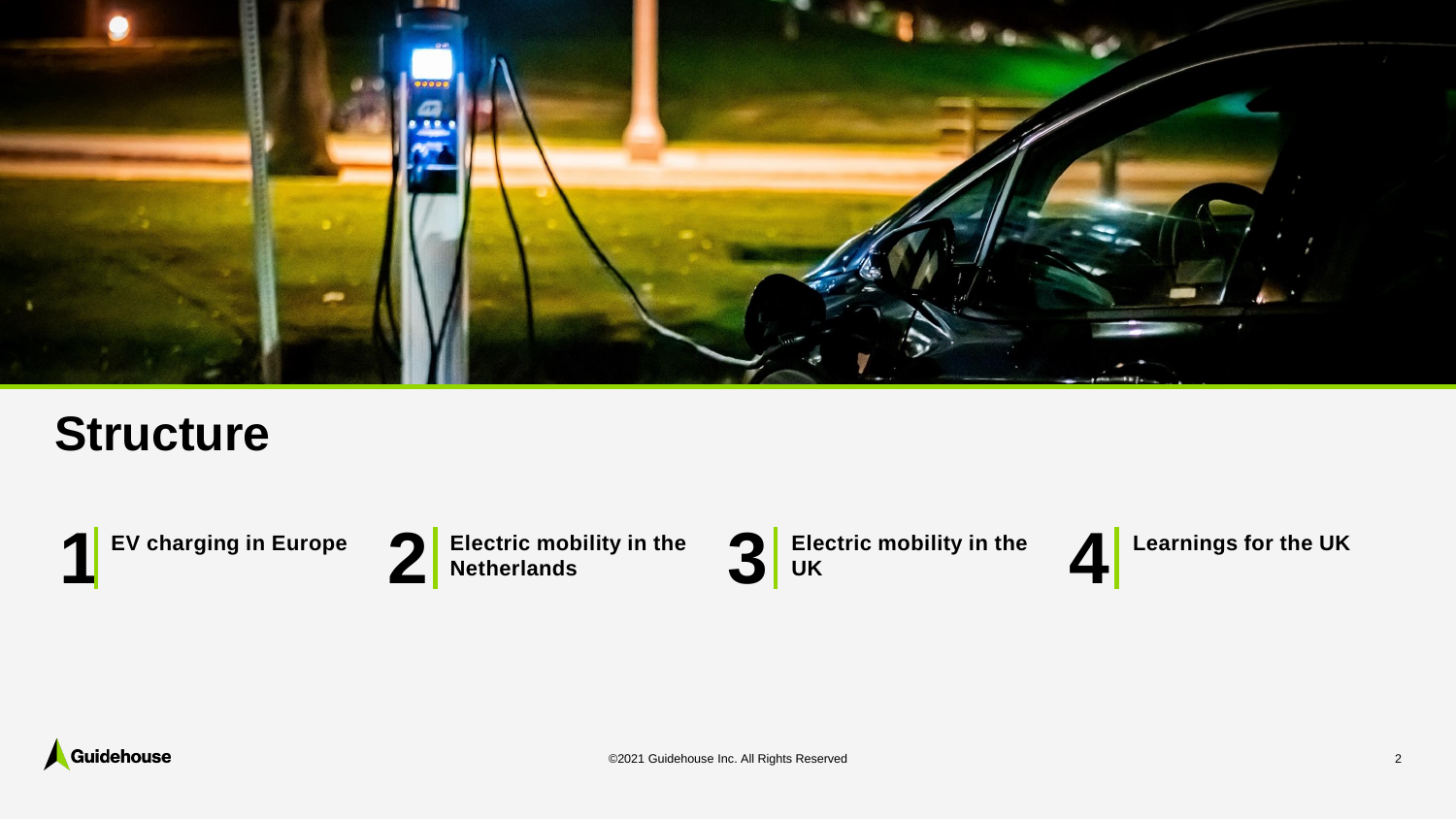#### **EV charging in Europe**

### **The Dutch are front-runners in EV charging infrastructure**



**EVs per public charge point** Status quo of charging infrastructure in 2020 [1].

The Netherlands has one of the lowest number of EVs per public EV charge point in the world, while also having **the highest number of public chargers installed per capita and per square kilometer**. Furthermore, when it comes to the development of charging infrastructure it has **outpaced all others** [2].

This can be partly attributed to the **specific country characteristics** of the Netherlands: densely populated, small travel distances, highly reliant on public parking. But the **specific characteristics of the Dutch charging strategy** also explain this highly successful deployment.

#### **Key characteristics of the Dutch EV charging infrastructure development strategy**



Collaboration between stakeholders of different levels



Local mobility programs and area-wide tenders



Demand-driven approach to reduce risks for operators

Data-driven approach that provides transparency and operability

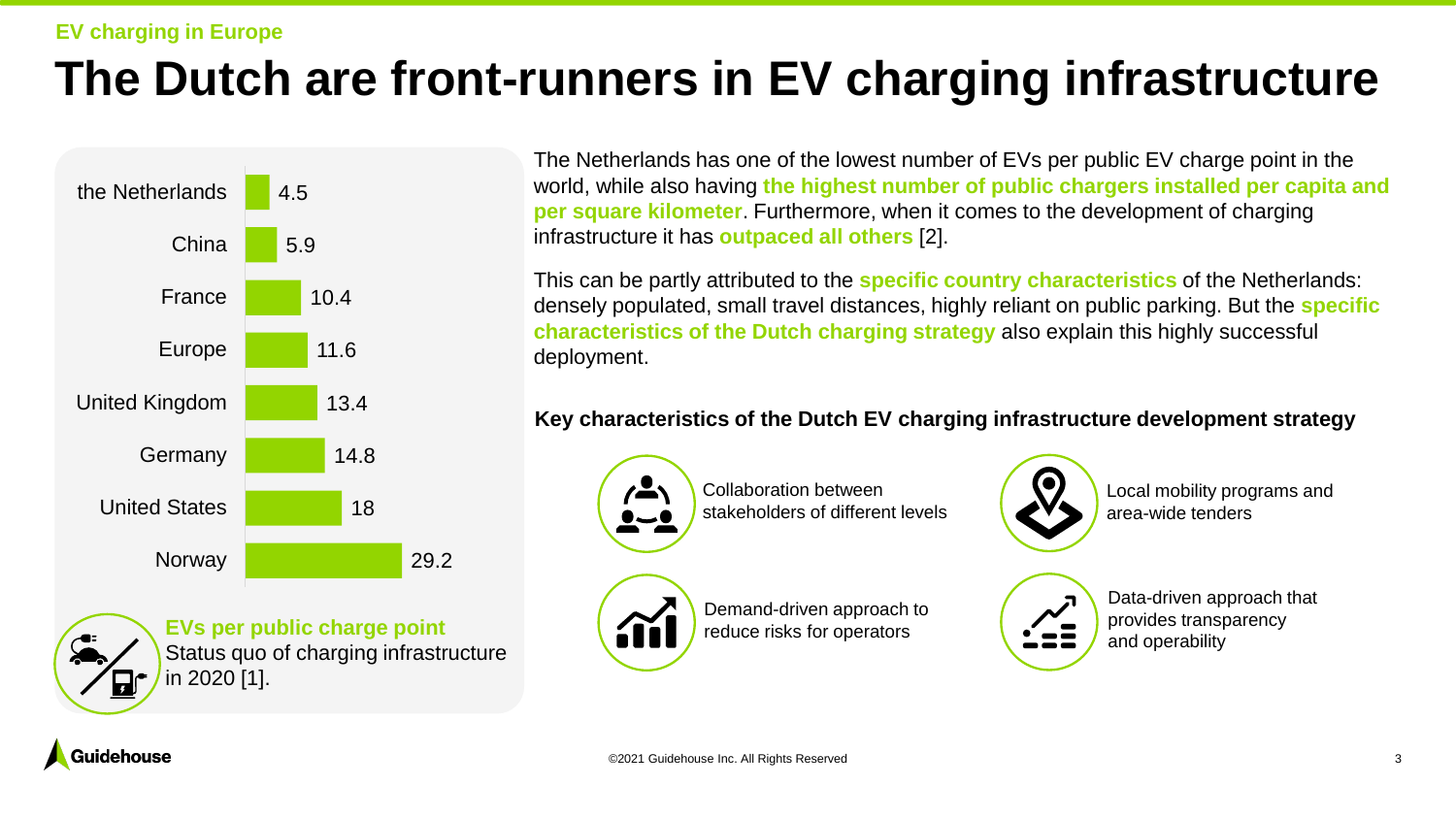#### **EV charging in Europe**

### **The UK is lagging compared to the Netherlands**



### **Even with more off-street parking, EV uptake in the Netherlands is higher than in the UK.**

Access to public EV charging infrastructure is part of this story.



With a quarter of the UK population, the Netherlands has more installed chargers than the UK, with a total of **77,946** installed chargers compared to **44,304** in the UK [3,4].



The market share of EVs (both PHEV and BEV) is higher in the Netherlands than in the UK, with a market share of **24.7%** compared to **15.0%** in the UK [3,4].



Dutch households rely significantly more on public parking. Across the UK 25% of vehicle owners or **6.6 million households** rely on public parking, while in the Netherlands the comparative figure is 70% or **4.9 million**  [5,6].

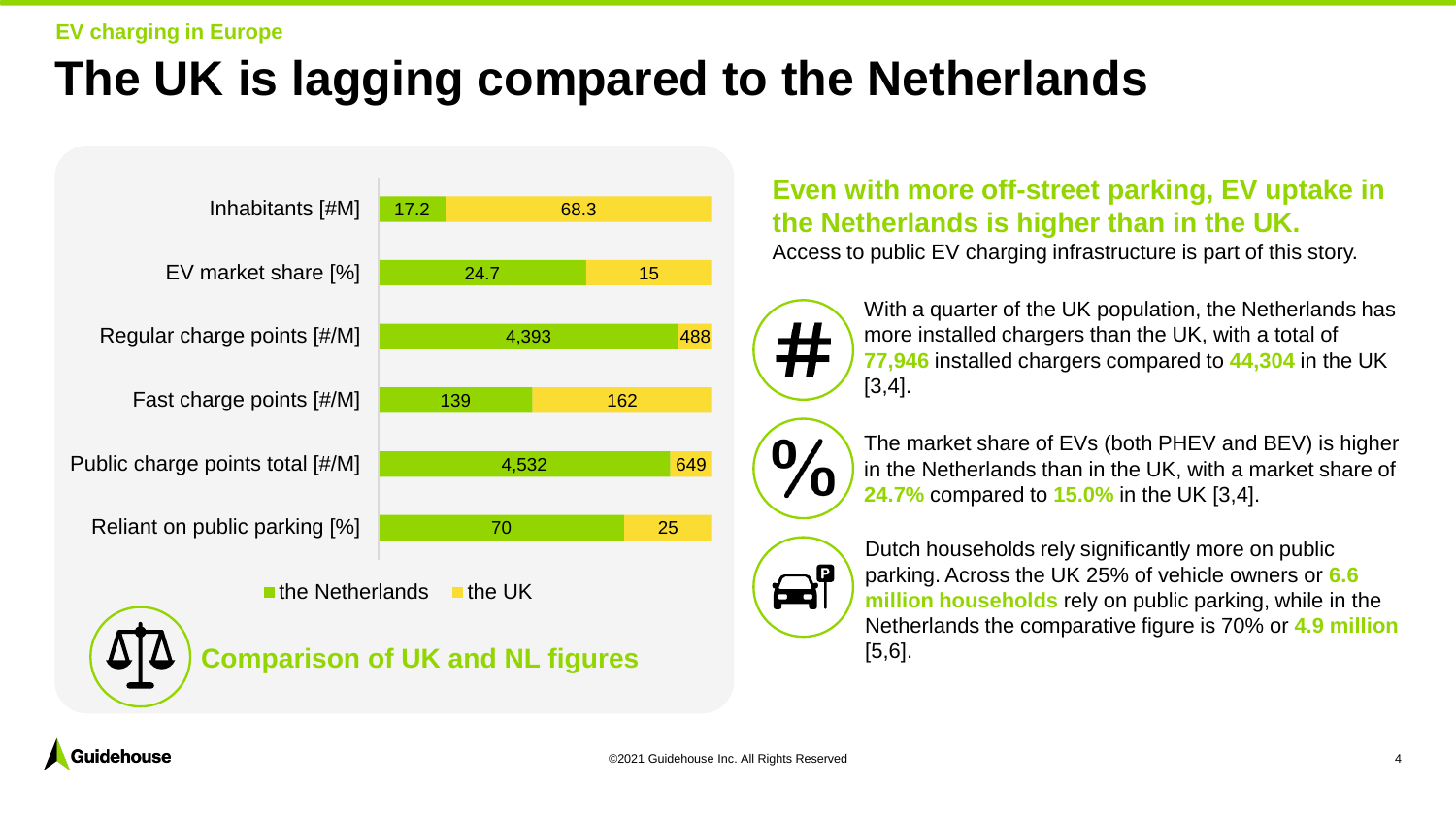**Electric mobility in the Netherlands**

### **The Dutch are advancing through collaboration**

The specifics of the market and the **willingness of different stakeholders** to accelerate EV charging infrastructure development has led to the creation of a very specific stakeholder ecosystem in which **collaboration is key**.



National policy focusing on **stimulating e-mobility in general**. Putting most roles and responsibilities at specific regions or municipalities.

Operating a collaborative **knowledge platform** that focusses on smart-charging, EV-charging behaviour and interoperability. Historically DSOs also developed and operated EV charging infra.

Structuring their own mobility programs, which cover the **development of EV charging infrastructure**, but also occasionally financial support, etc.. Done in **areawide tenders**.

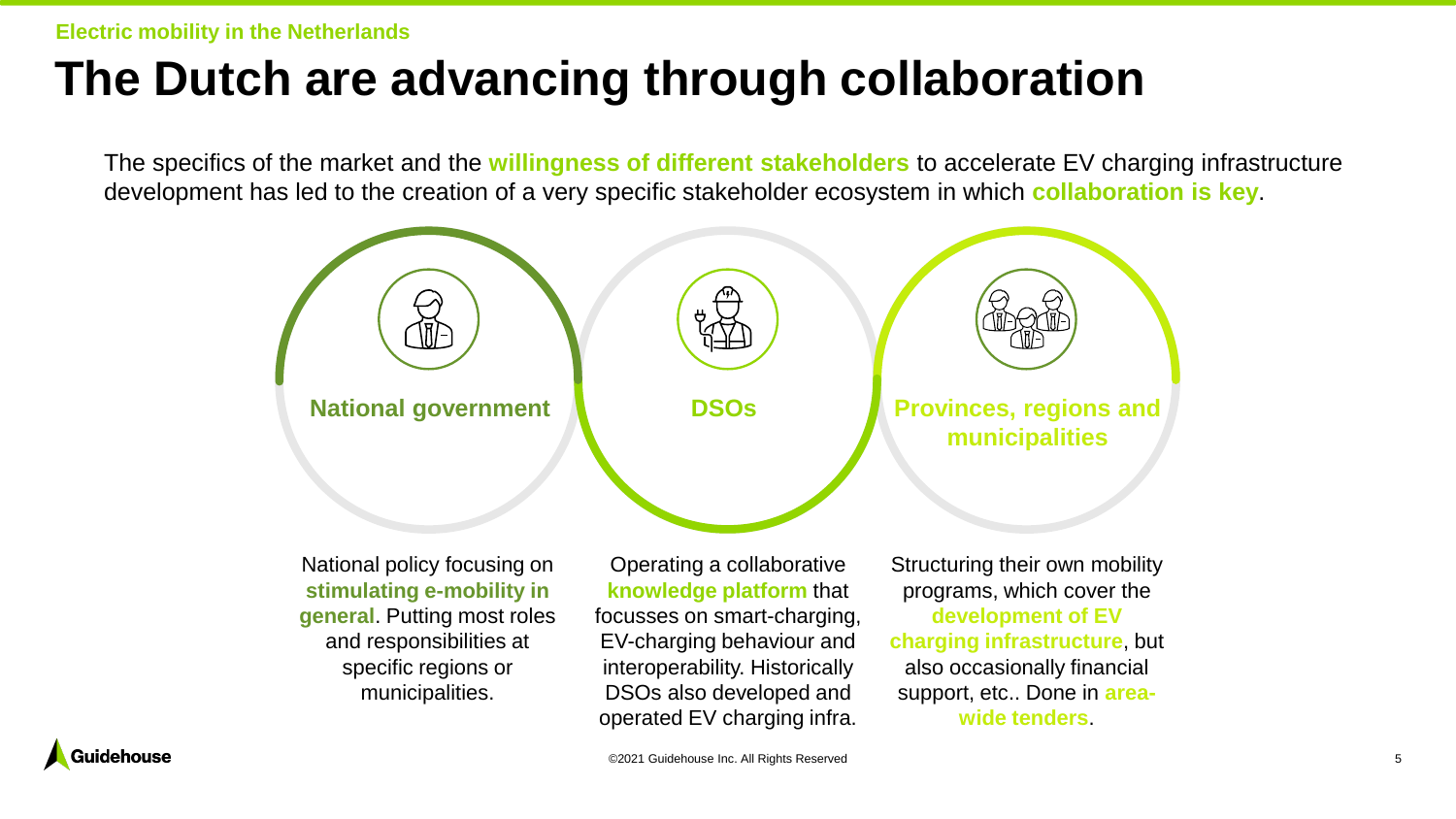### **Charging infrastructure is developed in area-wide tenders**

These tenders have allowed a significant number of EV charge points to be installed and with equitable coverage

Initially, almost all public EV chargers in the Netherlands were developed by **EVnetNL, an initiative of the Dutch DSOs**. Since 2016, several municipalities have been encouraged to take back ownership of the infrastructure and have ultimately relied on external partners to operate and continue development of this infrastructure. However, in some areas, Dutch DSOs still operate charging infrastructure through EVnetNL.

Currently in the Netherlands, **municipalities, provinces and regions are encouraged to develop their own mobility programs**. These mobility programs usually cover the development of EV charging infrastructure, but in some cases, subsidies for EV/infrastructure purchase and other incentives. They usually see the involvement of external partners, who focus on network expansion and operation. **To secure better conditions with charging operators**, municipalities can associate themselves and establish area-wide tenders. **An example is MRAe which holds concessions in three different provinces**.

The resulting electric mobility programs systematically use **demand-driven approaches** built around the Dutch '**right-to-charge**' and involve **close collaboration** with other government bodies and DSOs, in part to ensure the relevant **EV charging data** flows to all parties . All these factors help in **removing the risks for charge point operators** and improving their business case. The concession of Amsterdam was the first of its kind and set the stage for other concessions to come.

### **All different concessions in the Netherlands**



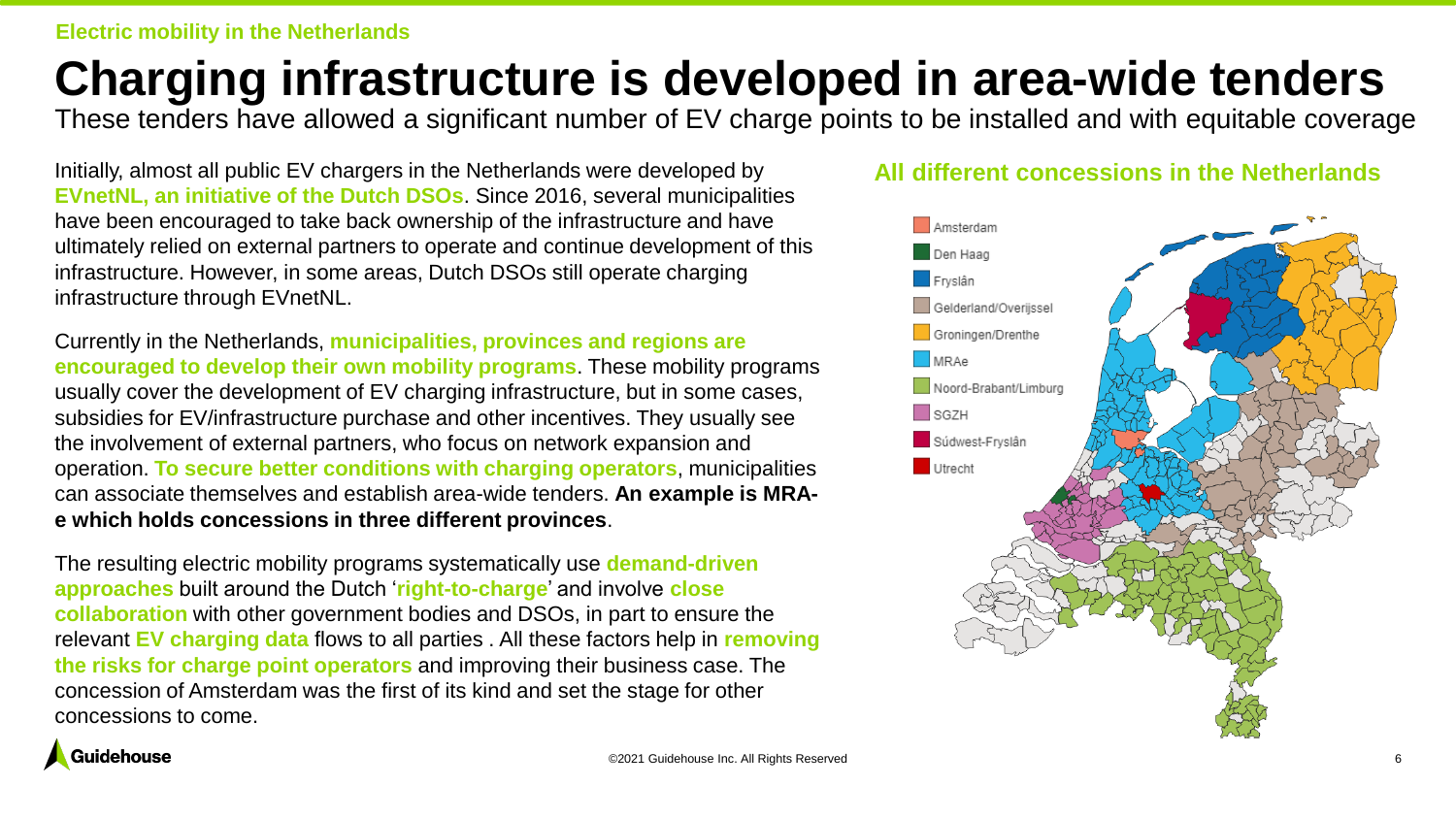### **Amsterdam concession: key characteristics**

Key characteristics of the Amsterdam concession have been translated into **the majority of Dutch mobility programs**.



**Placement based on demand from potential users**

The charge points are installed considering user requests; the connection is made by the installer (with the DSO's agreement) and the construction activities are planned and structured to limit all impacts. Historically, user requests constituted the bulk of placed charge points, although recently forecasting future demand (based on user data) has also contributed to charge point installation.

#### **Collaboration and sharing of usage and network data**

Vattenfall, the municipality and Liander are studying usage data to determine if further infrastructure is needed and if network capacity allows extensions. Beyond reinforcing certain stations, new charge points are installed when required (based on existing and project use data). In some cases, up to 3 charging stations are installed at a site in order to forecast future demand.



### **Decreasing financial public support**

Historically, the operators received both CAPEX and OPEX support (through subsidies). Currently there is only support for connection costs, depending on the nature of the connections. The support will be gradually abandoned as has been the case for the more recent concessions (e.g. Rotterdam).



In the Amsterdam concession the company that installs the charge points (Heijmans) and the DSO (Liander) struck an agreement specifying that Heijmans was **allowed to connect the charge points directly to the electricity grid**, without the need for further intervention from Liander. This agreement **significantly reduces the overall lead time** of placing and connecting a charge point.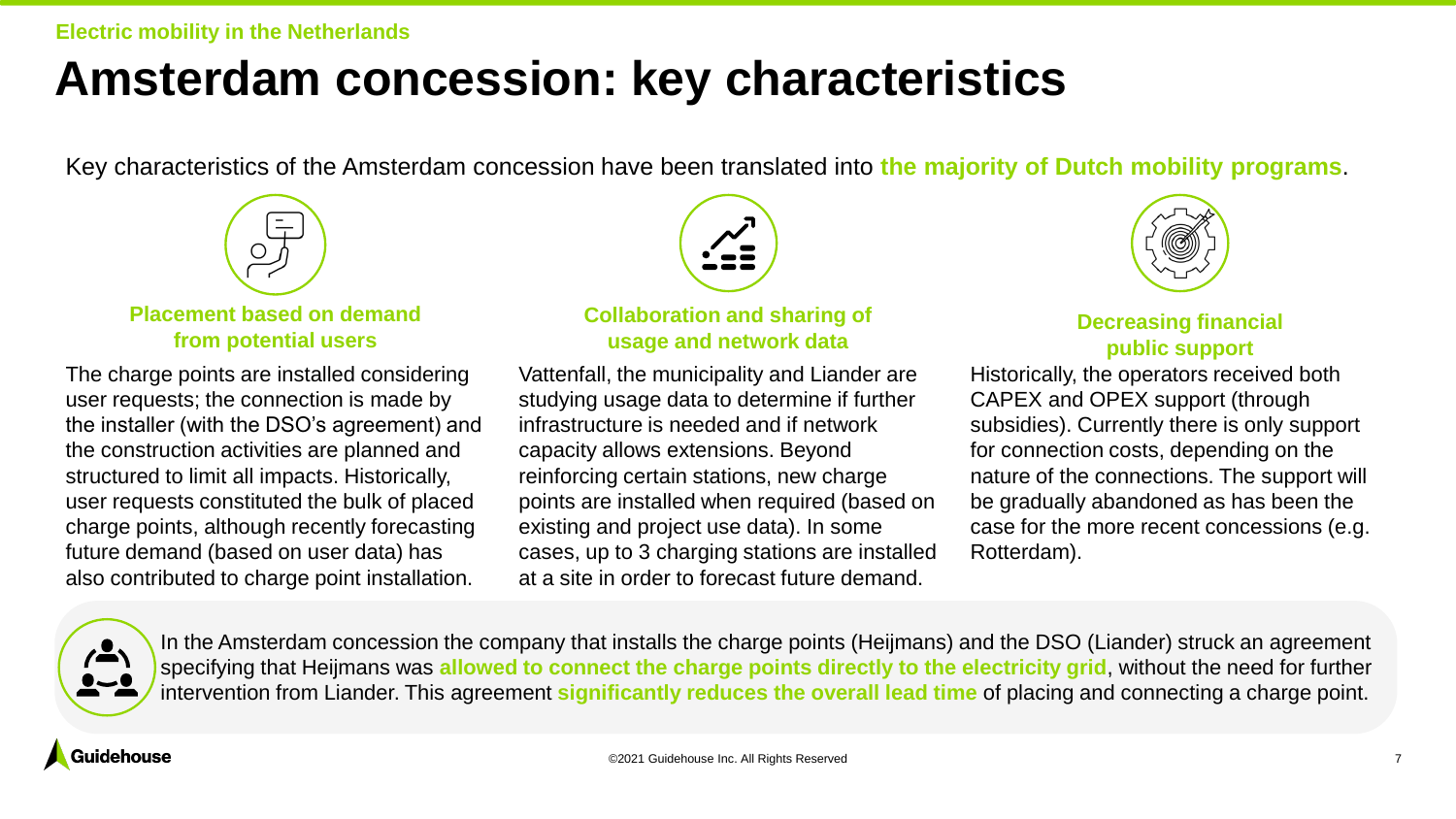### **Demand-driven approach to reduce risks for operators**

### **Requesting an EV charger in the Netherlands: how it works**



The EV owner requests the installation of a charger on the platform of the charging operator or municipality.

The operator validates the relevance of the request and considers installing a new charge point. It does so by looking at the existing charge points and their utilisation rates.



The operator chooses the location based on existing network infrastructure (including available capacity), accessibility, visibility and local impacts.



The location is validated by the DSO, who can also make changes to the exact location to avoid possible network reinforcements.



After the municipality gives the official approval for the installation of the new charging point, the prime contractor installs the charging point, prepares the site and in the case of Amsterdam even connects it to the electricity grid.



**The results**

**High utilisation rates**, since chargers are placed according to existing demand, thus improving attractiveness for the charge point operator.

**Addresses concerns about charging availability**, improving electric mobility attractiveness for consumers and ensuring equitable access: whole municipalities and provinces are covered .

Has proven **more effective than placing chargers at key strategic locations** such as shopping areas [7].

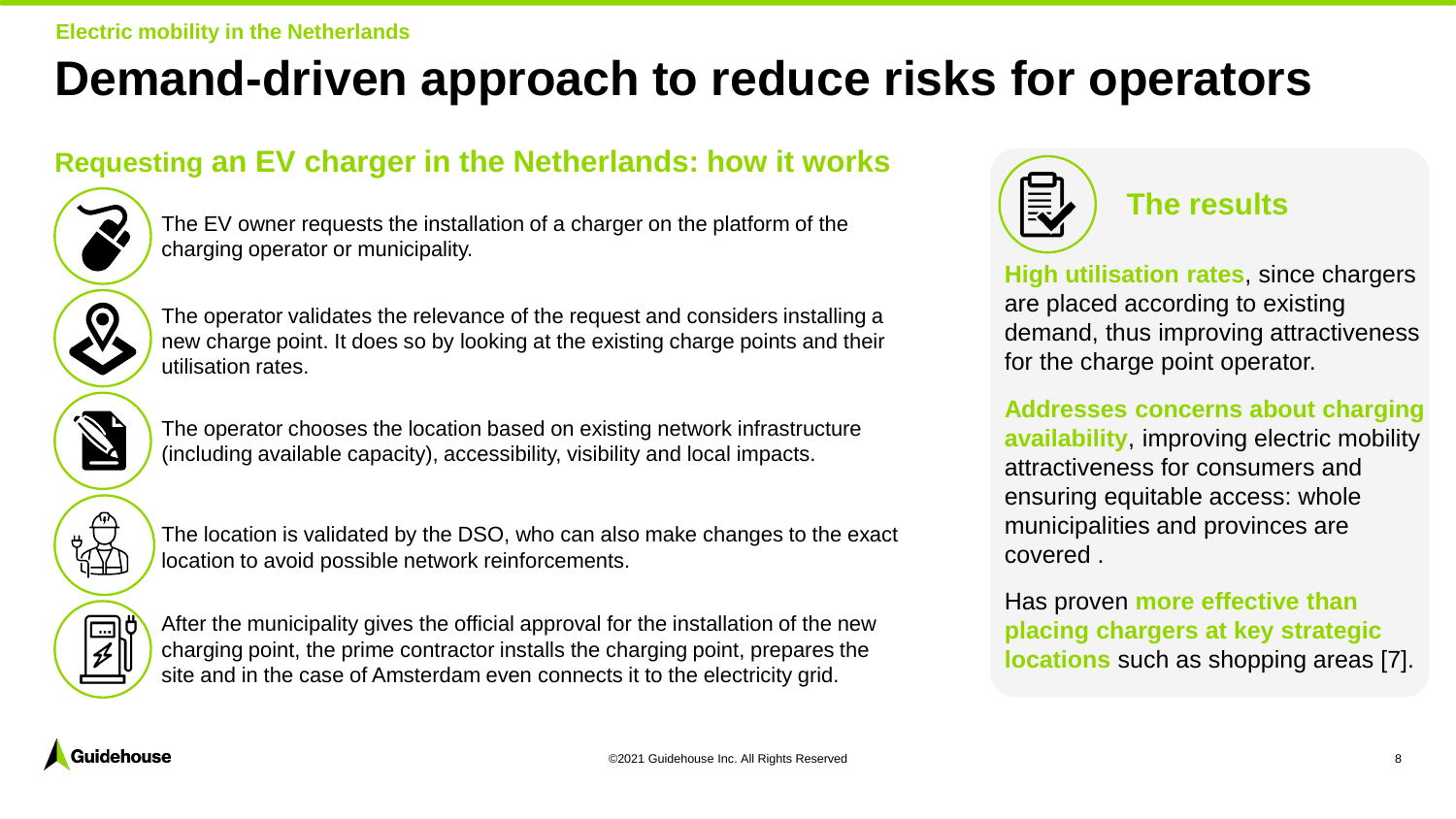#### **Electric mobility in the Netherlands**

### **Amsterdam concession: the benefits**

The Amsterdam concession resulted in **specific benefits for each involved stakeholder**.



Guaranteeing usage means guaranteeing a positive business case for charge point operators. Ensuring charge point development as part of such concessions tends to limit or completely remove the need for subsidies from municipalities, which can further simplify deployment.



Sharing data both on infrastructure usage and on network capacity ensures that network expansions can be done when needed and that EV charging does not degrade security of supply. Enabling the charge point installer to also cover the grid connection limits interventions and associated costs and accelerates deployments.



#### **Municipality DSO Charge point operator Charge point user**

Ensuring that the charge point network is expanded according to direct end-user demand guarantees usability and thus revenue for the charge point operator. The data insights also ensure that superfluous installations are avoided and usage stays high.



The on-demand functioning practically guarantees access to available charge points nearby, improving the attractiveness of switching from an internal-combustion vehicle to an electric vehicle. Equitable access encourages those without off-street parking to switch to EVs.

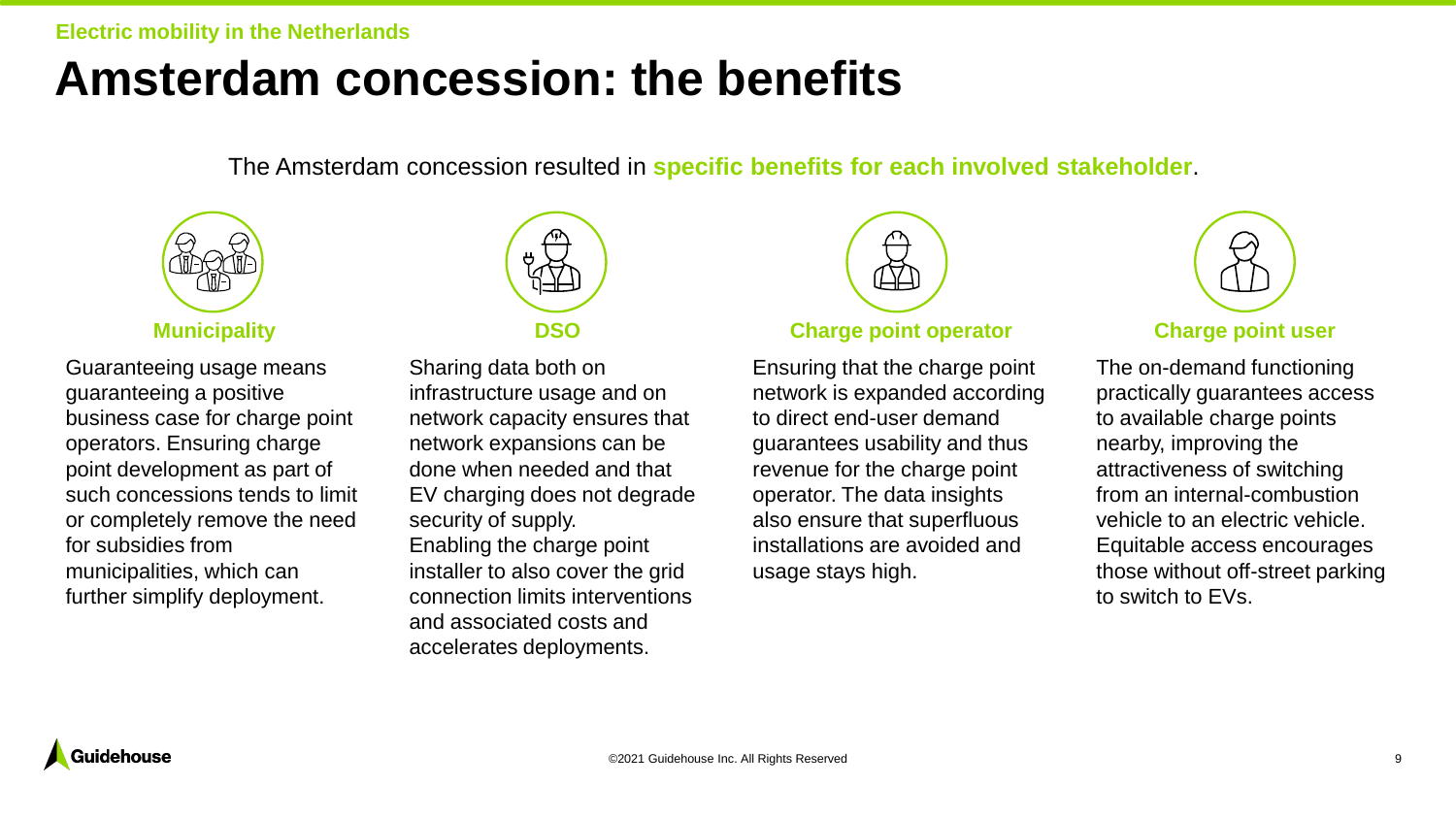### **Learnings from Rotterdam: fully subsidy-free concessions**

### **Concession characteristics**



Initially 16 municipalities, currently 30.

Concession of 10 years

6.500+ Charging points



Subsidy-free and fully renewable electricity

In 2016, **Engie Infra & Mobility** was awarded the permit to place EV charging points in **Rotterdam**  and the surrounding municipalities. Since 2016 **over 2.850 charging points** have been placed and in the three years approximately **4.000 more will be installed** [8].

The operator **does not receive funding** from the municipality but pays the municipality €500 for each station installed, the generated money is reinvested in the development of smart charging pilots [9].

This is possible because of the **guarantee of usage** the concession ensure through the **demand-based model** and the **right-tocharge**. The operator also requires a **minimal charge use of 2.000 kWh per year** [10] and asks this of all end-users interested in getting access to a charge point. However, according to the data the actual average consumption per charge point is only growing.

### **Average kWh charged per charging point in Rotterdam**



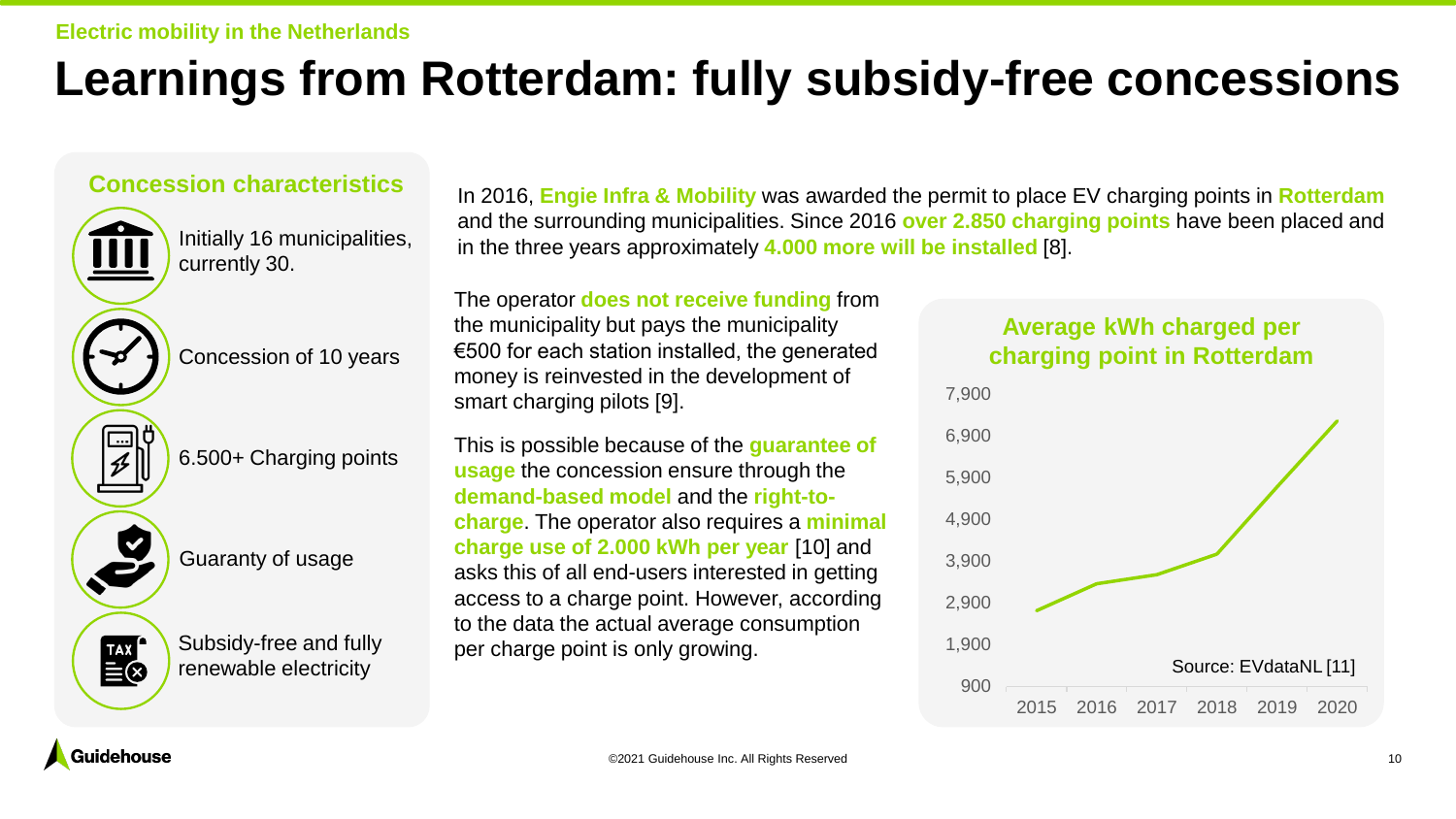### **Learnings that could be drawn from the Netherlands**



**Collaboration between stakeholders at different levels**

The collaboration between the government, DSOs, municipalities and charging operators significantly **reduces the overall lead time** of installing a charge point as well as the total costs at whole system level (fewer site visits, etc.).



### **Demand-driven approach to reduce risks for operators**

The **demand-driven approach**, where charge points are deployed based on demand from potential users **results in high utilisation** of the infrastructure, partially de-risking investment from the potential charge point operators and limiting public subsidisation.



#### **Local mobility programs and area-wide tenders**

### Giving more **responsibilities to local governments** and **centralising at the city level** enables a coherent

EV infrastructure development strategy. This incentivises local governments and municipalities to develop their own objectives for EV charging infrastructure development.



#### **Data-driven approach that provides transparency and reduces costs**

The data-driven approach accelerates deployments and **reduces costs for charging operators** while allowing them to better recoup their investments. Historical data is also used for **forecasting mediumterm charging needs**, but also to define the longterm concession perimeter. This is supported by the NAL ("National Charge Infrastructure Agenda).

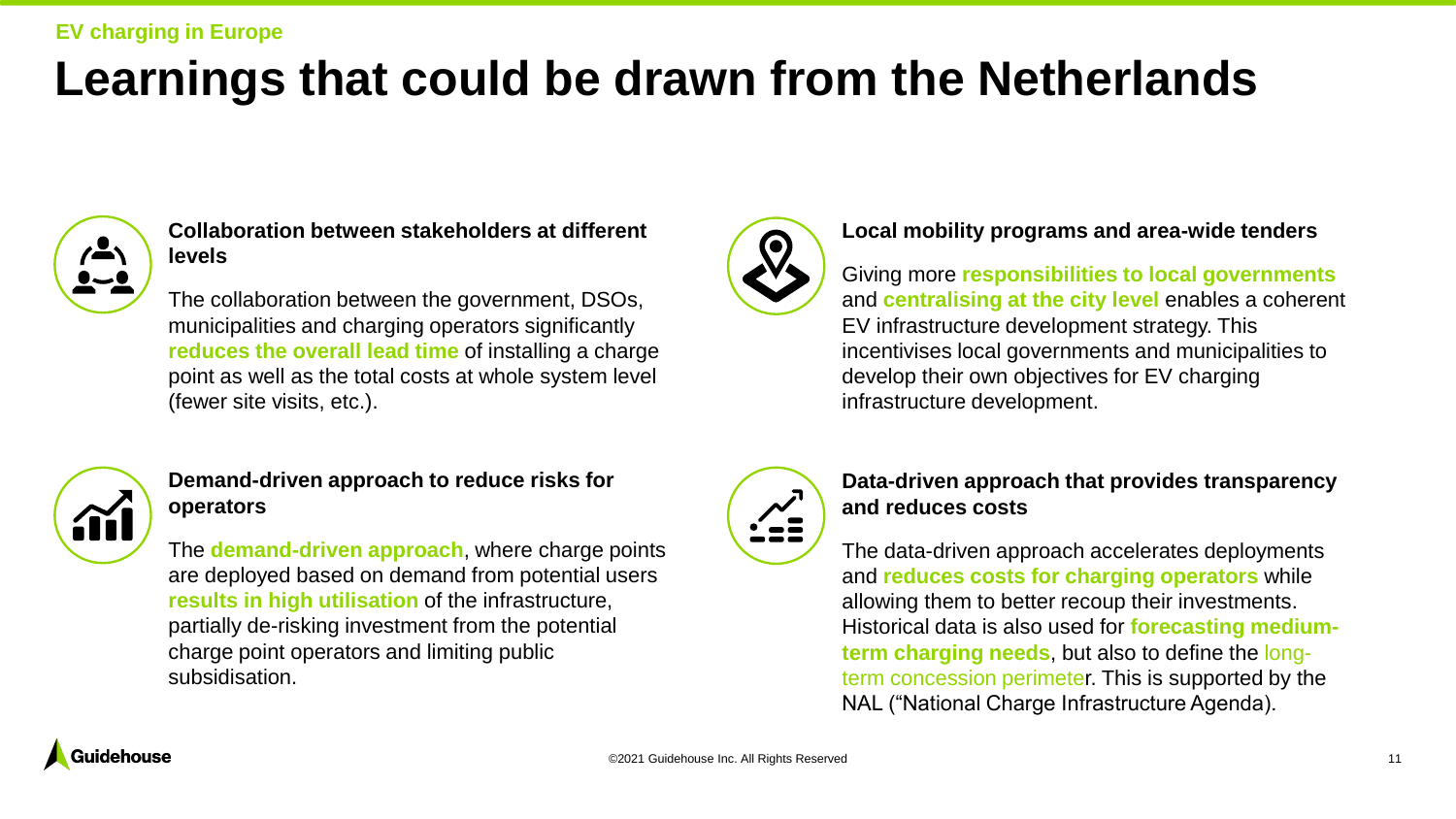#### **Electric mobility in the UK**

## **Public Charging in the UK (1/2)**

**Provision of public chargers varies significantly throughout the country**, the majority of the UK's charging demand is fulfilled by home charging, with 85% of EVs in the UK having home charging available. Greater London and Scotland are the leading regions for the deployment of public chargers per head of population. Large urban areas outside of London such as the West Midlands, Greater Manchester and West Yorkshire have the greatest need for improved availability of public charging. These regions have the lowest supply of public charging infrastructure relative to their current and anticipated charging needs (ICCT). The roll out of rapid charging facilities in the UK has been faster than public charging as a whole in line with the government's target of 2,500 high power chargers (>150kW) by 2030.

#### **The need for public EV charging will continue to increase**,

driven by the ban on the sale of ICE passenger vehicles in the UK from 2030 and the gradually reducing availability of ICE vehicles supplied by automakers. At the same time, automakers are increasing the supply of EVs to cover all key vehicle segments and price points while advancements in battery and EV technologies will contribute towards lower purchasing prices.



**Public charging devices per 100,000 of population by UK region** Source: Zap-Map, Office for National Statistics [12]

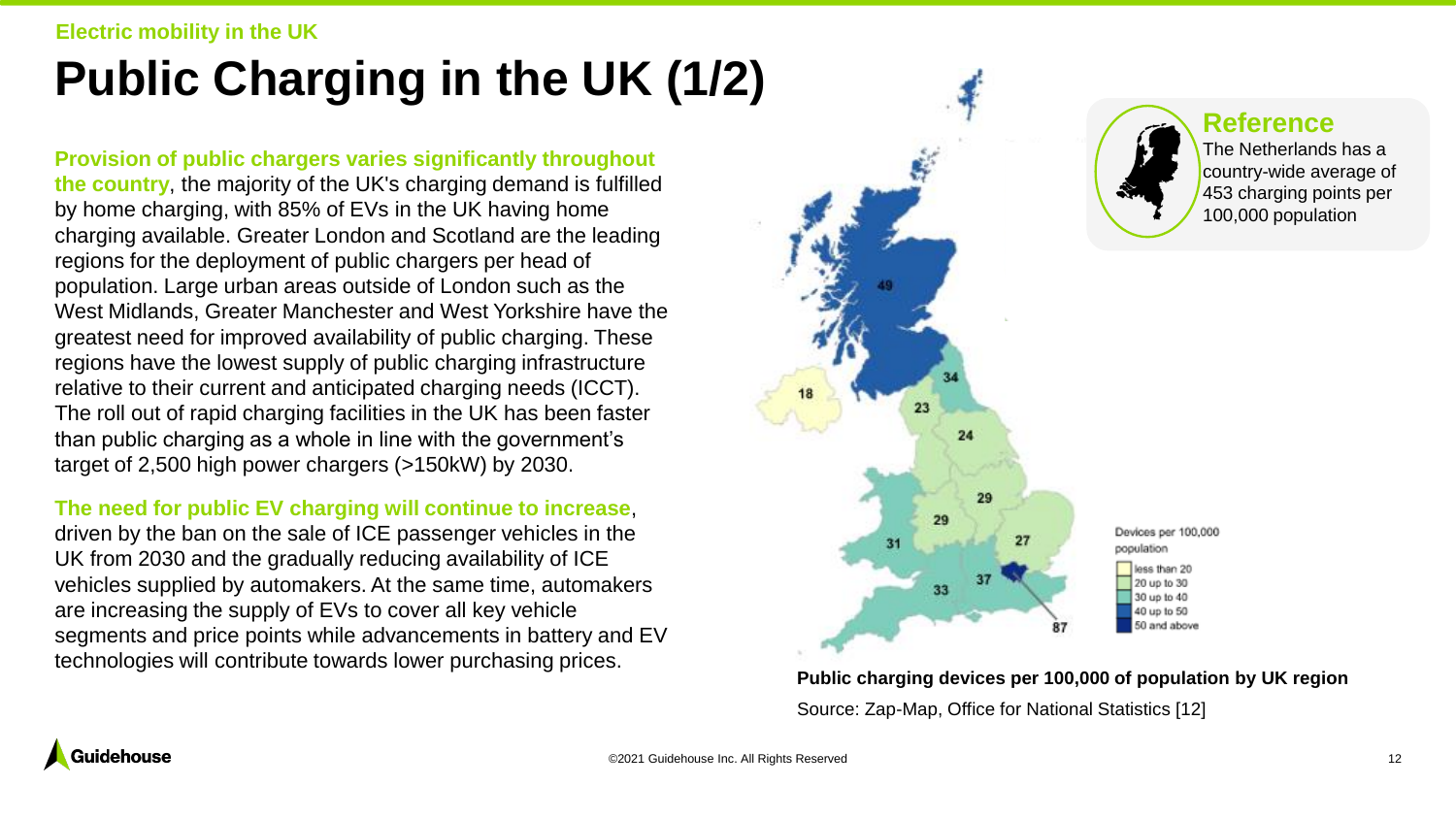## **Public Charging in the UK (2/2)**

**The UK needs to rapidly increase the rate of installation of public charging infrastructure** to meet the country's estimated 280,000 public charge point requirement for 2030 [13]. A recent study has found that 90% of UK households are more than 5 minutes away from the nearest public charge point [14] which is especially relevant in cities where their dense populations and low availability of home charging equipment results in a greater reliance on public charging.

**Local authorities are key to the successful rollout of public EV charging infrastructure.** The installation of public EV charging equipment has largely been funded by private sector investment, however a significant proportion of installations have benefitted from Government funding with grant schemes. Local authorities are responsible for identifying sites for charging equipment and for their installation. charge point operators are contracted by local authorities to install and operate EV charging equipment, but face challenges in recouping their investments due to the uncertainty of achieving high charge point utilisation.



**Electric cars per million inhabitants overlaid with charging station locations** Source: ICCT [15]

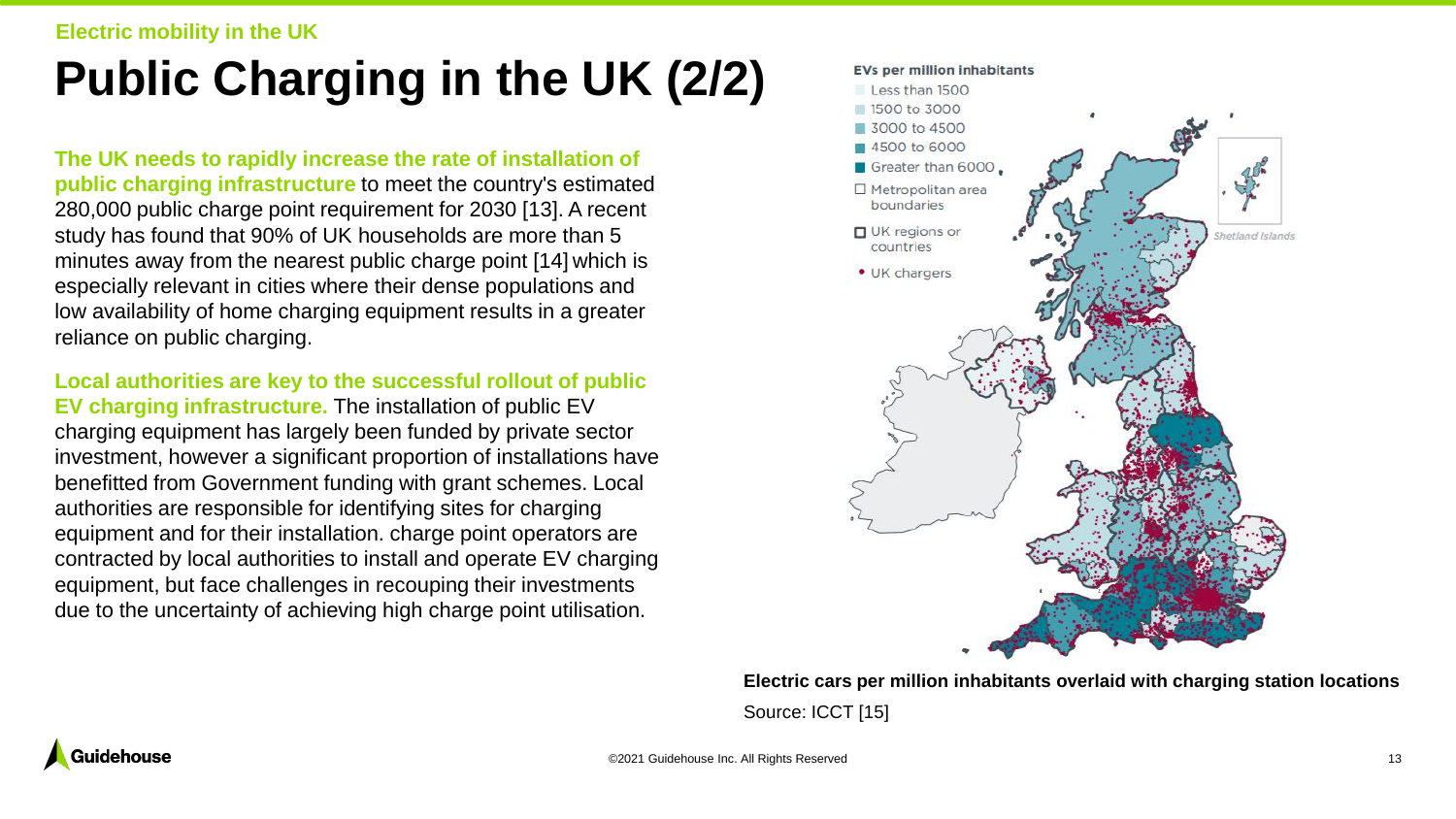### **Application to the UK EV Charging situation (1/2)**

### Proposed priorities for action.



Infrastructure mapping of EV charging needs by scenario and how these relate to city and regional authority areas would provide a clearer basis for charge point area concessions. This could include heat maps from Local Area Energy Mapping and Planning. Potential roll-outs need to progressively rely more on methodology built around "on-demand" deployment.



Collaboration between Government, Ofgem, DNOs, Charge point Operators and City/Regional Authorities would establish a new framework for regional accountability and action, underpinned by central technical standards, service level requirements and charge point inter-operability requirements.

| <b>REG</b> |  |
|------------|--|
|            |  |
|            |  |

Regulation will need to reflect changes to the grid connection approach and resulting DNO costs while ensuring that consideration is given to grid constraints, the need to minimise investment over time and to embrace the benefits of flexibility from smart charging and ultimately from V2G.

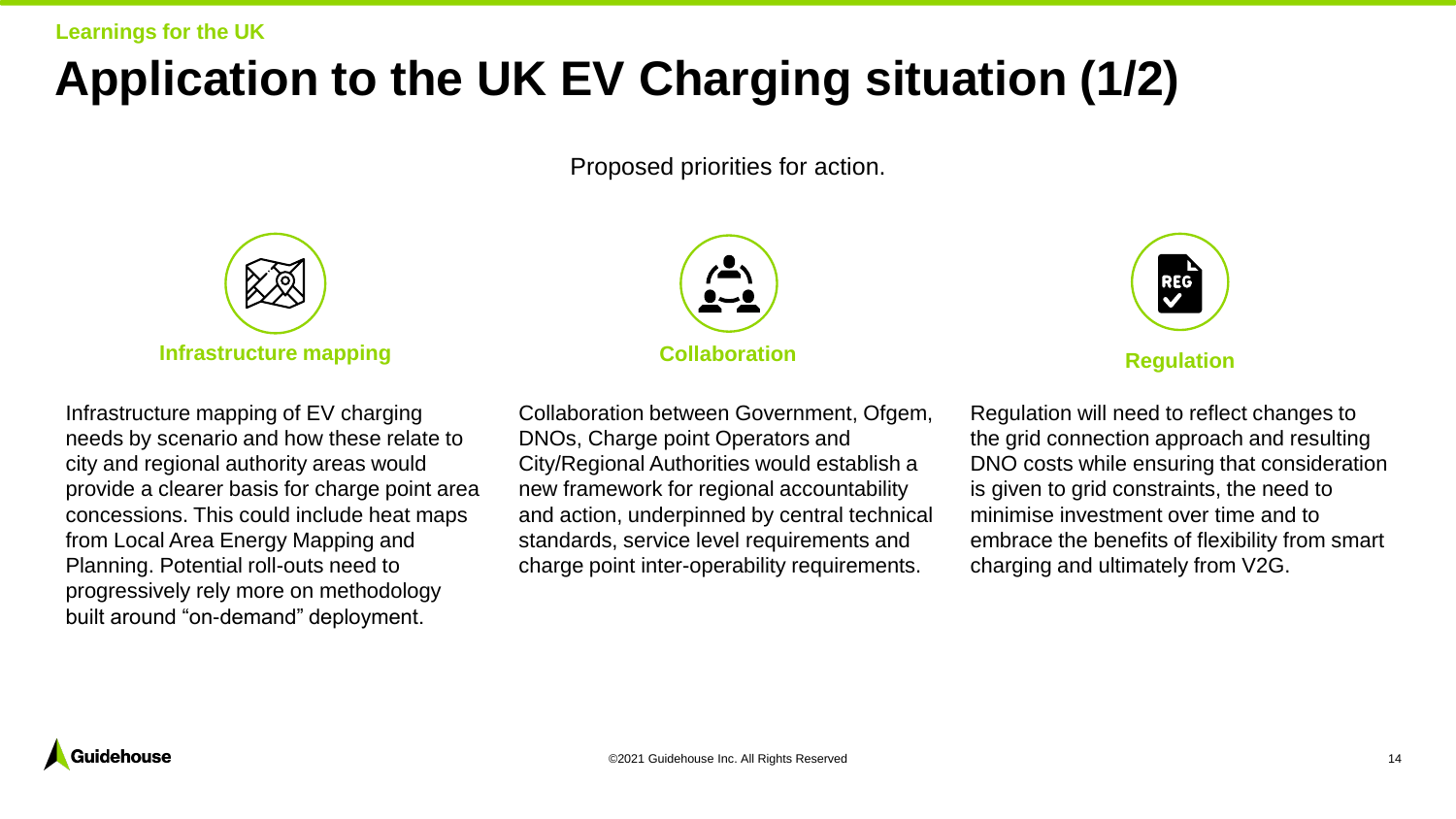### **Application to the UK EV Charging situation (2/2)**

### Proposed priorities for action.



Establishing local mobility programs requires funding for city and regional authorities to support the development of this and enable effective area-wide tendering in place of current entrepreneurial siting of public charge points.



#### **Demand-driven approach by a set of a set of a Attract private investment**

A demand-driven approach necessitates easy-to-access online systems for EV owners to request charge point access near them in a way that facilitates responsive investment decisions by all stakeholders.

| э |  |
|---|--|
|   |  |

A demand-driven approach is likely to increase attractiveness for private investors, as the Rotterdam example which institutes a minimum usage guarantee has shown. Concessions and area-wide tenders should reduce cost of capital, improve interoperability and improve coverage.

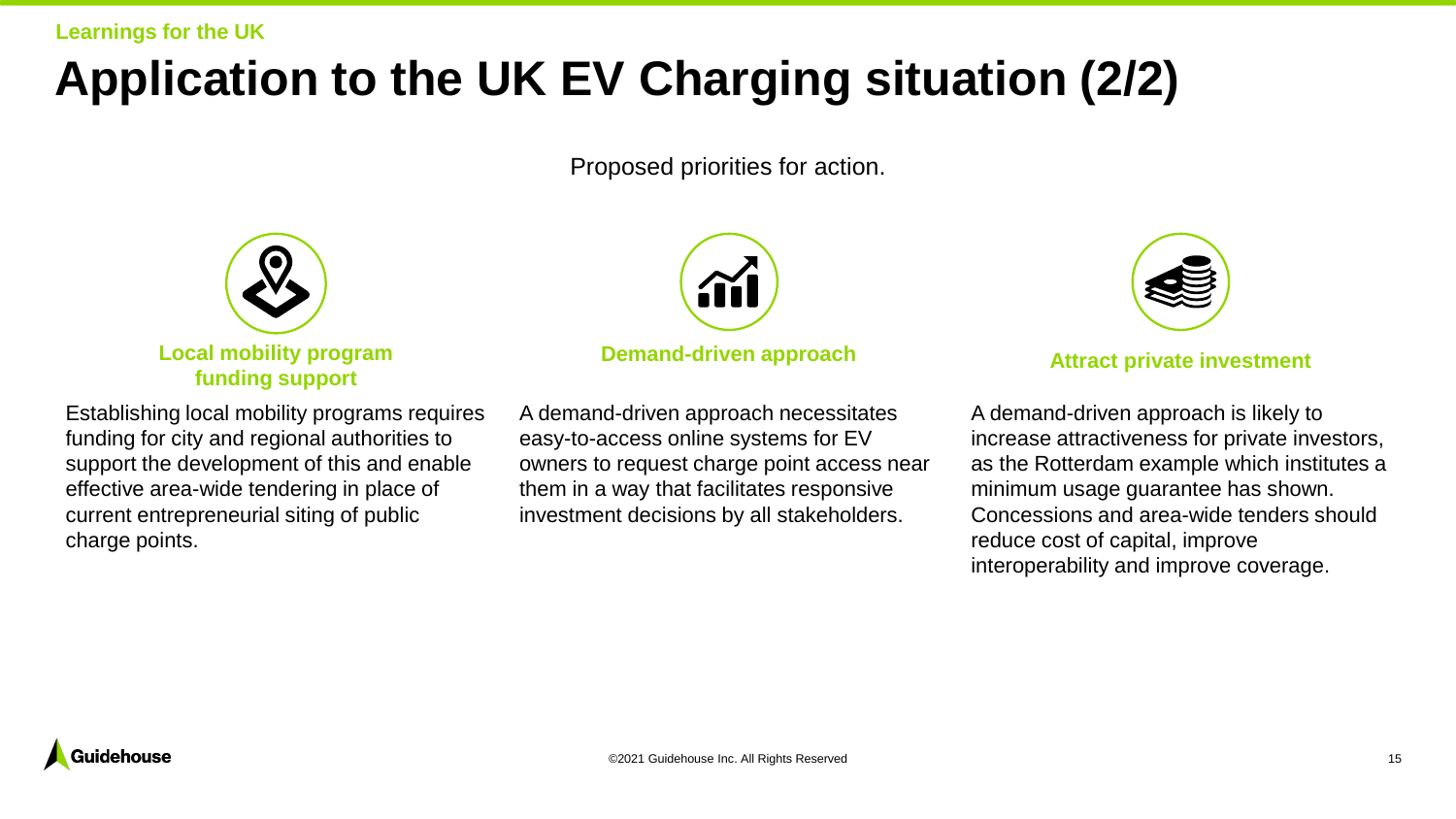# **Contact**

#### **Mark Livingstone**

**Director** mark.livingstone@guidehouse.com +44 7557 191316

#### **Mihai Petcu**

Associate Director mpetcu@guidehouse.com + 33.6.74.86.44.22

**Rik van Rossum Consultant** rvanrossum@guidehouse.com +31 6 25 41 38 98



©2021 Guidehouse Inc. All rights reserved. This content is for general information purposes only, and should not be used as a substitute for consultation with professional advisors.